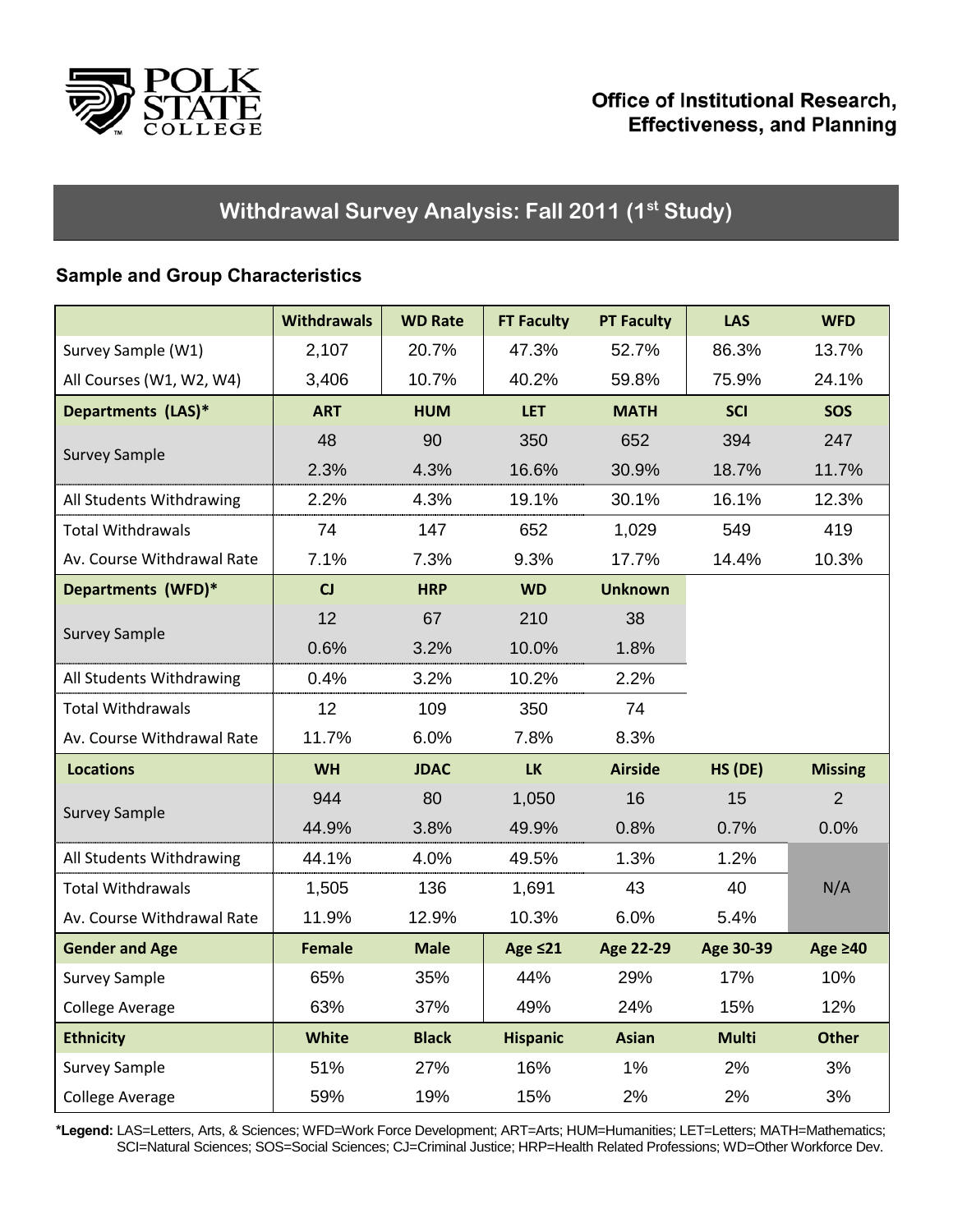

### **Summary of Responses**

### **Sample Info: Survey Responses=2,107; Response Rate=90.2%; Totals: W1=2,336 W2=769 W4=301**

| Introductory questions (responses not mutually exclusive due to Genesis programming constraints) |              |  |  |  |  |  |  |
|--------------------------------------------------------------------------------------------------|--------------|--|--|--|--|--|--|
| I am withdrawing from this course because I think I will not pass.                               | $Yes = 59%$  |  |  |  |  |  |  |
| I am withdrawing from this course because I'm not earning the grade I want.                      | $Yes = 50%$  |  |  |  |  |  |  |
| I am withdrawing from this course for reasons not related to the class.                          | $Yes = 54\%$ |  |  |  |  |  |  |

| Withdrawal Reasons Provided (involving multiple response options) | N               | Percentage |  |
|-------------------------------------------------------------------|-----------------|------------|--|
| <b>Teaching Style/Behavior:</b>                                   | 613             | 11%        |  |
| The professor's/instructor's teaching style or behavior           | 613             | 10.82%     |  |
| <b>Course-Specific Challenges:</b>                                | 1,303           | 23%        |  |
| The course content and/or subject matter                          | 418             | 7.38%      |  |
| The fast pace of the class                                        | 389             | 6.87%      |  |
| Issues with testing or test content                               | 496             | 8.75%      |  |
| <b>Time/Course Management:</b>                                    | 658             | 12%        |  |
| College workload, other classes' requirements                     | 355             | 6.27%      |  |
| Too many missed classes                                           | 303             | 5.35%      |  |
| Personal, Family, and Home Related Issues:                        | 1,770           | 31%        |  |
| Requirements/workload at home                                     | 727             | 12.83%     |  |
| Family or personal issues (not health related)                    | 440             | 7.77%      |  |
| Personal illness or medical reasons                               | 305             | 5.38%      |  |
| Family death or serious illness in family                         | 154             | 2.72%      |  |
| Issues with living quarters                                       | 144             | 2.54%      |  |
| <b>Employment, Relocation, and Financial Issues:</b>              | 1,280           | 23%        |  |
| Job requirements/workload                                         | 671             | 11.84%     |  |
| Changes in employment                                             | 324             | 5.72%      |  |
| Financial reasons; insufficient resources to continue class       | 172             | 3.04%      |  |
| Relocating/moving                                                 | 113             | 1.99%      |  |
| Other Issues: <1%                                                 |                 |            |  |
| English as a second language                                      | 42              | 0.74%      |  |
| Total Responses (Average: 2.7 Reasons per Respondent)             | 5,666 Responses |            |  |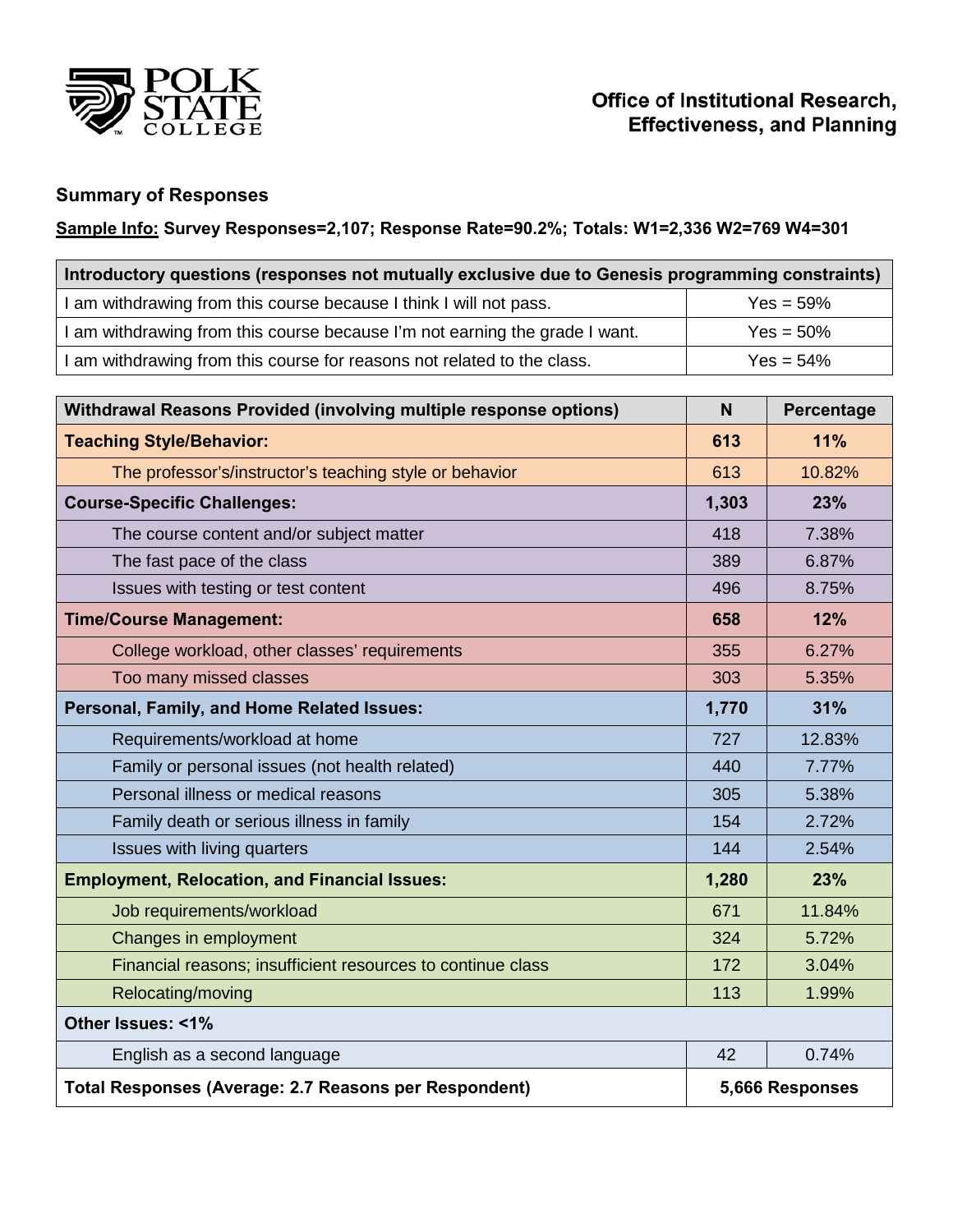

## **Response Patterns by Group**

| <b>Withdrawal Category</b>                              | All | <b>WH</b> | <b>JDAC</b> | <b>LK</b> | <b>Airside</b> | <b>HS</b>  | <b>LAS</b> | <b>WFD</b> |
|---------------------------------------------------------|-----|-----------|-------------|-----------|----------------|------------|------------|------------|
| <b>Teaching Style/Behavior:</b>                         | 11% | 11%       | 10%         | 11%       | 20%            | 14%        | 11%        | 6%         |
| <b>Course-Specific Challenges:</b>                      | 23% | 22%       | 24%         | 23%       | 28%            | <b>28%</b> | 24%        | 18%        |
| <b>Time/Course Management:</b>                          | 12% | 12%       | 13%         | 11%       | 10%            | 3%         | 12%        | 11%        |
| Personal, Family, and<br><b>Home Related Issues:</b>    | 31% | 31%       | 29%         | 32%       | 18%            | 33%        | 30%        | 38%        |
| <b>Employment, Relocation,</b><br>and Financial Issues: | 23% | 23%       | 23%         | 22%       | 23%            | 22%        | 22%        | 27%        |
| <b>Responses per Student</b>                            | 2.7 | 2.77      | 2.76        | 2.65      | 2.50           | 2.25       | 2.74       | 2.44       |

| <b>Withdrawal Category</b>                              | <b>ART</b> | <b>HUM</b> | <b>LET</b> | <b>MAT</b> | <b>SCI</b> | <b>SOS</b> | $C_{1}$ | <b>HRP</b> | <b>WD</b> | Unk. |
|---------------------------------------------------------|------------|------------|------------|------------|------------|------------|---------|------------|-----------|------|
| <b>Teaching Style/Behavior:</b>                         | 4%         | 7%         | 9%         | 15%        | 12%        | 9%         | 5%      | 6%         | 7%        | 3%   |
| <b>Course-Specific Challenges:</b>                      | 9%         | 14%        | 13%        | 32%        | 27%        | 19%        | 21%     | 19%        | 18%       | 10%  |
| <b>Time/Course Management:</b>                          | 18%        | 13%        | 15%        | 9%         | 11%        | 12%        | 13%     | 8%         | 11%       | 22%  |
| Personal, Family, and Home<br><b>Related Issues:</b>    | 40%        | 40%        | 35%        | 25%        | 30%        | 33%        | 33%     | 39%        | 38%       | 42%  |
| <b>Employment, Relocation,</b><br>and Financial Issues: | 29%        | 25%        | 26%        | 18%        | 20%        | 27%        | 26%     | 28%        | 27%       | 22%  |
| <b>Responses per Student</b>                            | 2.58       | 2.58       | 2.82       | 2.70       | 2.86       | 2.79       | 3.25    | 2.16       | 2.48      | 1.86 |

| <b>Withdrawal Category</b>                              | <b>Female</b> | <b>Male</b> | Age<br>$\leq$ 21 | Age<br>$22 - 29$ | Age<br>30-39 | Age<br>$\geq 40$ | White | <b>Black</b> | Hisp. | <b>Other</b> |
|---------------------------------------------------------|---------------|-------------|------------------|------------------|--------------|------------------|-------|--------------|-------|--------------|
| <b>Teaching Style/Behavior:</b>                         | 11%           | 11%         | 12%              | 10%              | 11%          | 9%               | 11%   | 11%          | 12%   | 10%          |
| <b>Course-Specific Challenges:</b>                      | 24%           | 21%         | 26%              | 19%              | 19%          | 23%              | 24%   | 23%          | 23%   | 19%          |
| <b>Time/Course Management:</b>                          | 11%           | 13%         | 14%              | 10%              | 10%          | 8%               | 12%   | 11%          | 10%   | 13%          |
| Personal, Family, and Home<br><b>Related Issues:</b>    | 33%           | 28%         | 26%              | 34%              | 37%          | 37%              | 30%   | 32%          | 31%   | 34%          |
| <b>Employment, Relocation,</b><br>and Financial Issues: | 21%           | 26%         | 21%              | 25%              | 23%          | 22%              | 23%   | 22%          | 22%   | 23%          |
| Responses per Student                                   | 2.76          | 2.59        | 2.89             | 2.57             | 2.63         | 2.38             | 2.70  | 2.80         | 2.55  | 2.69         |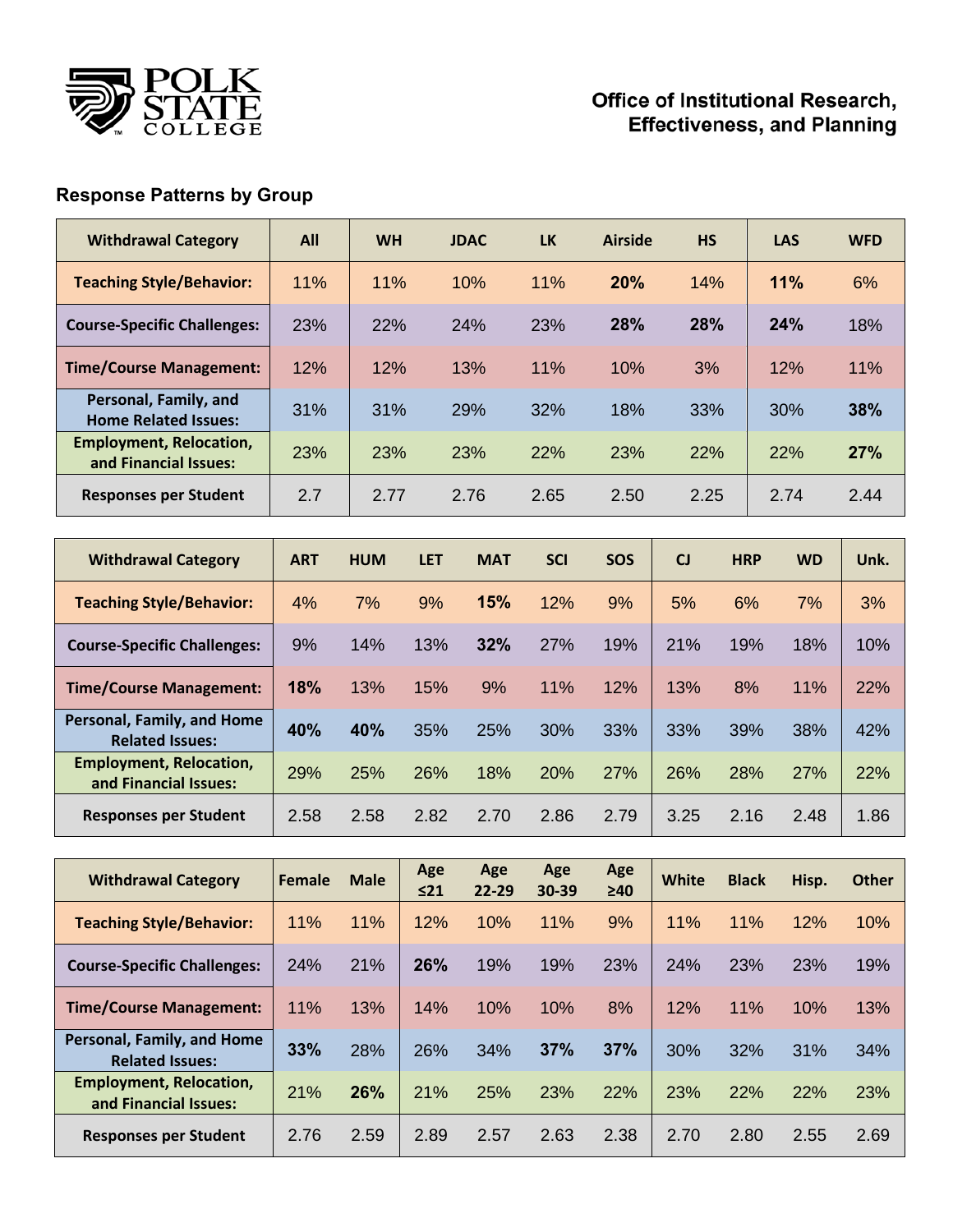

## **Course Level Responses**

| Course          | <b>Survey</b><br><b>Participants</b> | <b>Teaching</b><br><b>Style/Behavior</b> | Course-<br><b>Specific</b><br><b>Challenges</b> | <b>Time and</b><br><b>Resource</b><br><b>Management</b> | Personal,<br>Family, and<br>Home<br><b>Related</b><br><b>Issues</b> | Employment,<br>Relocation,<br>and Financial<br><b>Issues</b> | <b>Responses</b><br>per<br>Participant |
|-----------------|--------------------------------------|------------------------------------------|-------------------------------------------------|---------------------------------------------------------|---------------------------------------------------------------------|--------------------------------------------------------------|----------------------------------------|
| MAT1033         | 159                                  | 17%                                      | 33%                                             | 10%                                                     | 24%                                                                 | 16%                                                          | 2.77                                   |
| <b>MAT0028</b>  | 153                                  | 12%                                      | 32%                                             | 9%                                                      | 25%                                                                 | 20%                                                          | 2.66                                   |
| MAC1105         | 131                                  | 19%                                      | 38%                                             | 10%                                                     | 19%                                                                 | 13%                                                          | 2.45                                   |
| <b>BSC2085C</b> | 112                                  | 10%                                      | 29%                                             | 11%                                                     | 30%                                                                 | 20%                                                          | 3.17                                   |
| <b>ENC1101</b>  | 99                                   | 12%                                      | 15%                                             | 15%                                                     | 33%                                                                 | 25%                                                          | 2.89                                   |
| MAT0018         | 81                                   | 10%                                      | 31%                                             | 10%                                                     | 28%                                                                 | 19%                                                          | 2.95                                   |
| <b>ENC1102</b>  | 73                                   | 16%                                      | 12%                                             | 15%                                                     | 33%                                                                 | 23%                                                          | 2.48                                   |
| PSY2013         | 66                                   | 7%                                       | 17%                                             | 14%                                                     | 34%                                                                 | 27%                                                          | 3.12                                   |
| <b>HUM2020</b>  | 63                                   | 7%                                       | 15%                                             | 13%                                                     | 39%                                                                 | 25%                                                          | 2.62                                   |
| LIT1000         | 35                                   | 10%                                      | 20%                                             | 8%                                                      | 35%                                                                 | 25%                                                          | 3.51                                   |
| <b>DEP2005</b>  | 34                                   | 7%                                       | 18%                                             | 13%                                                     | 39%                                                                 | 24%                                                          | 2.12                                   |
| CGS1100         | 33                                   | 11%                                      | 30%                                             | 11%                                                     | 30%                                                                 | 18%                                                          | 2.52                                   |
| <b>BSC1010C</b> | 32                                   | 12%                                      | 40%                                             | 7%                                                      | 24%                                                                 | 17%                                                          | 3.41                                   |
| PHI2600         | 32                                   | 8%                                       | 12%                                             | 13%                                                     | 35%                                                                 | 31%                                                          | 2.66                                   |
| SLS1101         | 32                                   | 5%                                       | 7%                                              | 23%                                                     | 38%                                                                 | 27%                                                          | 2.31                                   |
| SYG2000         | 32                                   | 10%                                      | 24%                                             | 7%                                                      | 31%                                                                 | 28%                                                          | 3.19                                   |
| <b>MCB2010C</b> | 31                                   | 16%                                      | 24%                                             | 12%                                                     | 29%                                                                 | 16%                                                          | 2.42                                   |
| <b>BSC2086C</b> | 30                                   | 11%                                      | 38%                                             | 4%                                                      | 27%                                                                 | 20%                                                          | 2.80                                   |
| ESC1001         | 28                                   | 14%                                      | 28%                                             | 15%                                                     | 29%                                                                 | 14%                                                          | 3.07                                   |
| STA2024         | 28                                   | 9%                                       | 25%                                             | 14%                                                     | 30%                                                                 | 21%                                                          | 2.71                                   |
| <b>ENC0025</b>  | 27                                   | 4%                                       | 10%                                             | 26%                                                     | 38%                                                                 | 22%                                                          | 1.85                                   |
| <b>BSC1005C</b> | 24                                   | 13%                                      | 20%                                             | 14%                                                     | 31%                                                                 | 23%                                                          | 2.96                                   |
| <b>HLP1082</b>  | 23                                   | 2%                                       | 9%                                              | 13%                                                     | 43%                                                                 | 28%                                                          | 2.30                                   |
| MGF1106         | 22                                   | 13%                                      | 24%                                             | 8%                                                      | 34%                                                                 | 21%                                                          | 1.73                                   |
| <b>REA0017</b>  | 22                                   | 2%                                       | 2%                                              | 17%                                                     | 41%                                                                 | 37%                                                          | 1.86                                   |
| CGS1061         | 21                                   | 3%                                       | 22%                                             | 22%                                                     | 28%                                                                 | 24%                                                          | 2.76                                   |
| <b>HSC1531</b>  | 21                                   | 12%                                      | 16%                                             | 9%                                                      | 37%                                                                 | 26%                                                          | 2.05                                   |
| <b>CHM1045C</b> | 20                                   | 22%                                      | 24%                                             | 8%                                                      | 24%                                                                 | 22%                                                          | 2.50                                   |
| AMH1010         | 17                                   | 21%                                      | 26%                                             | 12%                                                     | 24%                                                                 | 18%                                                          | 2.00                                   |
| <b>BSC1084C</b> | 17                                   | 15%                                      | 21%                                             | 10%                                                     | 33%                                                                 | 19%                                                          | 2.82                                   |
| MAC1114         | 17                                   | 11%                                      | 31%                                             | 6%                                                      | 22%                                                                 | 30%                                                          | 3.18                                   |
| AMH1020         | 16                                   | 9%                                       | 19%                                             | 7%                                                      | 35%                                                                 | 30%                                                          | 2.69                                   |
| <b>HUM2250</b>  | 14                                   | 9%                                       | 13%                                             | 13%                                                     | 47%                                                                 | 19%                                                          | 2.29                                   |
| MAC2233         | 13                                   | 24%                                      | 41%                                             | 6%                                                      | 15%                                                                 | 15%                                                          | 2.62                                   |
| MAC2311         | 13                                   | 22%                                      | 32%                                             | 11%                                                     | 19%                                                                 | 16%                                                          | 2.85                                   |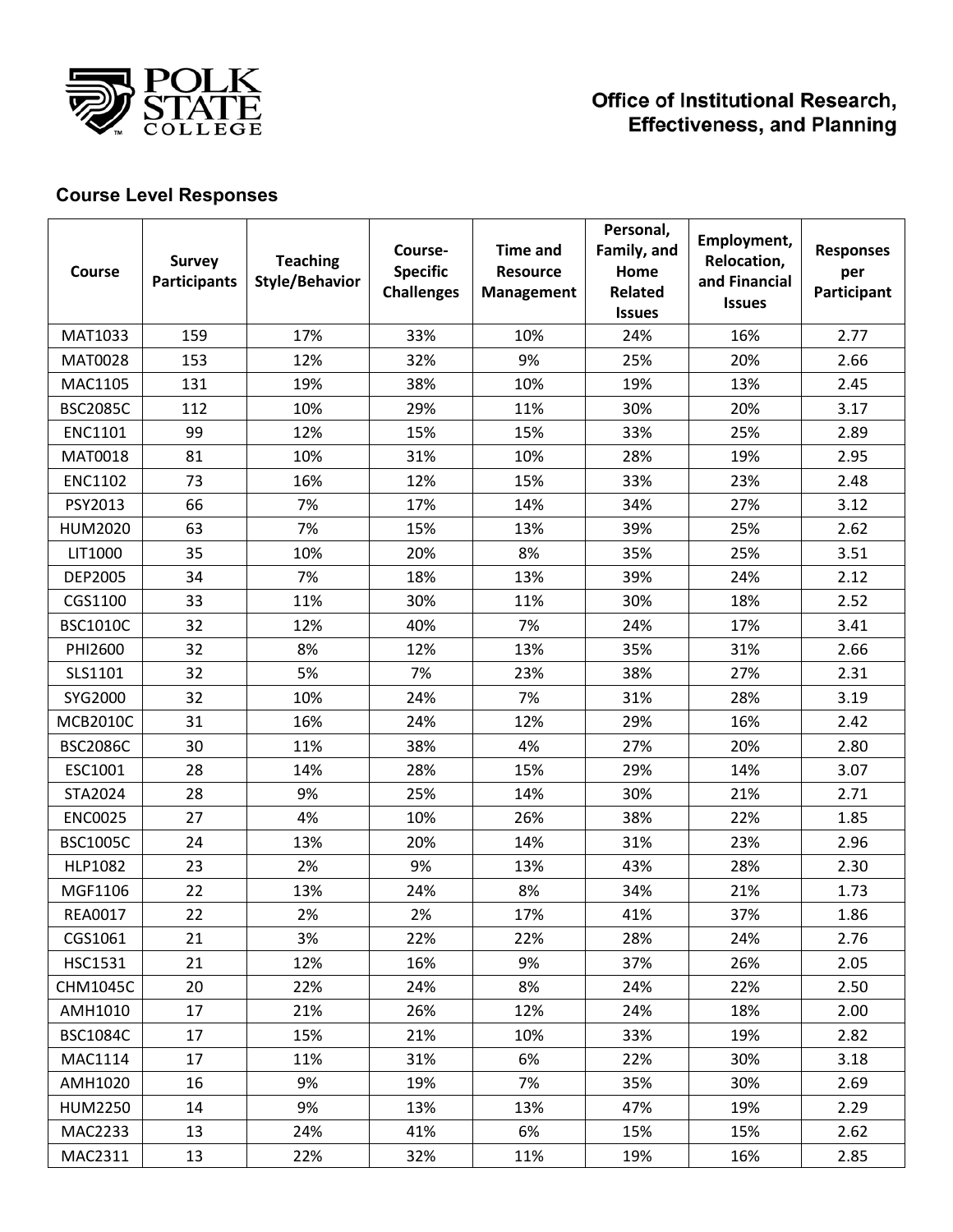

| Course          | <b>Survey</b><br><b>Participants</b> | <b>Teaching</b><br><b>Style/Behavior</b> | Course-<br><b>Specific</b><br><b>Challenges</b> | <b>Time and</b><br><b>Resource</b><br>Management | Personal,<br>Family, and<br>Home<br>Related<br><b>Issues</b> | Employment,<br>Relocation,<br>and Financial<br><b>Issues</b> | <b>Responses</b><br>per<br>Participant |
|-----------------|--------------------------------------|------------------------------------------|-------------------------------------------------|--------------------------------------------------|--------------------------------------------------------------|--------------------------------------------------------------|----------------------------------------|
| <b>OCE2001C</b> | 13                                   | 6%                                       | 21%                                             | 12%                                              | 35%                                                          | 24%                                                          | 2.62                                   |
| CLP2141         | 12                                   | 11%                                      | 21%                                             | 16%                                              | 24%                                                          | 29%                                                          | 3.17                                   |
| ECO2013         | 12                                   | 9%                                       | 18%                                             | 12%                                              | 35%                                                          | 26%                                                          | 2.83                                   |
| MAC1140         | 12                                   | 7%                                       | 18%                                             | 11%                                              | 33%                                                          | 29%                                                          | 3.75                                   |
| <b>CHM1025C</b> | 11                                   | 5%                                       | 27%                                             | 14%                                              | 32%                                                          | 22%                                                          | 3.36                                   |
| <b>HUN1202</b>  | 11                                   | 6%                                       | 17%                                             | 6%                                               | 39%                                                          | 33%                                                          | 1.64                                   |
| POS2041         | 11                                   | 10%                                      | 13%                                             | 6%                                               | 32%                                                          | 39%                                                          | 2.82                                   |
| <b>BSC1931</b>  | 10                                   | 17%                                      | 23%                                             | 10%                                              | 37%                                                          | 13%                                                          | 3.00                                   |
| EDF1005         | 10                                   | 0%                                       | 9%                                              | 26%                                              | 44%                                                          | 21%                                                          | 3.40                                   |
| MUL1011         | 10                                   | 4%                                       | 7%                                              | 25%                                              | 39%                                                          | 25%                                                          | 2.80                                   |
| SPC1609         | 10                                   | 0%                                       | 12%                                             | 23%                                              | 42%                                                          | 23%                                                          | 2.60                                   |
| ECO2023         | 9                                    | 21%                                      | 16%                                             | 11%                                              | 37%                                                          | 16%                                                          | 2.11                                   |
| HUM2310         | 9                                    | 0%                                       | 13%                                             | 17%                                              | 39%                                                          | 30%                                                          | 2.56                                   |
| <b>ENC0015</b>  | 8                                    | 0%                                       | 8%                                              | 15%                                              | 54%                                                          | 23%                                                          | 1.63                                   |
| MAR2011         | 8                                    | 11%                                      | 11%                                             | 6%                                               | 56%                                                          | 17%                                                          | 2.25                                   |
| MTB1104         | 8                                    | 12%                                      | 32%                                             | 12%                                              | 20%                                                          | 24%                                                          | 3.13                                   |
| SOP2773         | 8                                    | 5%                                       | 23%                                             | 5%                                               | 23%                                                          | 45%                                                          | 2.75                                   |
| CHD1430         | $\overline{7}$                       | 7%                                       | 7%                                              | 7%                                               | 36%                                                          | 43%                                                          | 2.00                                   |
| <b>EMS1059C</b> | $\overline{7}$                       | 6%                                       | 35%                                             | 12%                                              | 29%                                                          | 18%                                                          | 2.43                                   |
| ACG2001         | 6                                    | 0%                                       | 18%                                             | 9%                                               | 36%                                                          | 36%                                                          | 1.83                                   |
| ACG2071         | 6                                    | 4%                                       | 17%                                             | 8%                                               | 33%                                                          | 38%                                                          | 4.00                                   |
| CCJ1001         | 6                                    | 6%                                       | 18%                                             | 6%                                               | 33%                                                          | 33%                                                          | 5.50                                   |
| CHD1104         | 6                                    | 19%                                      | 25%                                             | 0%                                               | 38%                                                          | 19%                                                          | 2.67                                   |
| <b>HSC2554</b>  | 6                                    | 12%                                      | 24%                                             | 4%                                               | 20%                                                          | 40%                                                          | 4.17                                   |
| MAN2021         | 6                                    | 11%                                      | 33%                                             | 0%                                               | 44%                                                          | 11%                                                          | 1.50                                   |
| MAN3063         | 6                                    | 0%                                       | 21%                                             | 11%                                              | 37%                                                          | 32%                                                          | 3.17                                   |
| MGF1107         | 6                                    | 5%                                       | 26%                                             | 0%                                               | 53%                                                          | 16%                                                          | 3.17                                   |
| <b>NUR1010C</b> | 6                                    | 9%                                       | 18%                                             | 18%                                              | 18%                                                          | 36%                                                          | 1.83                                   |
| PGY2801C        | 6                                    | 7%                                       | 7%                                              | 21%                                              | 29%                                                          | 36%                                                          | 2.33                                   |
| PHI2010         | 6                                    | 0%                                       | 0%                                              | 17%                                              | 37%                                                          | 43%                                                          | 5.00                                   |
| SPN1131         | 6                                    | 8%                                       | 23%                                             | 15%                                              | 23%                                                          | 31%                                                          | 2.17                                   |
| ACG3024         | 5                                    | 0%                                       | 9%                                              | 9%                                               | 64%                                                          | 18%                                                          | 2.20                                   |
| ARH1050         | 5                                    | 6%                                       | 29%                                             | 6%                                               | 35%                                                          | 24%                                                          | 3.40                                   |
| <b>CHD2322</b>  | 5                                    | 9%                                       | 9%                                              | 36%                                              | 27%                                                          | 18%                                                          | 2.20                                   |
| EME2041         | 5                                    | 6%                                       | 22%                                             | 11%                                              | 36%                                                          | 22%                                                          | 7.20                                   |
| GEB1011         | 5                                    | 7%                                       | 27%                                             | 7%                                               | 47%                                                          | 13%                                                          | 3.00                                   |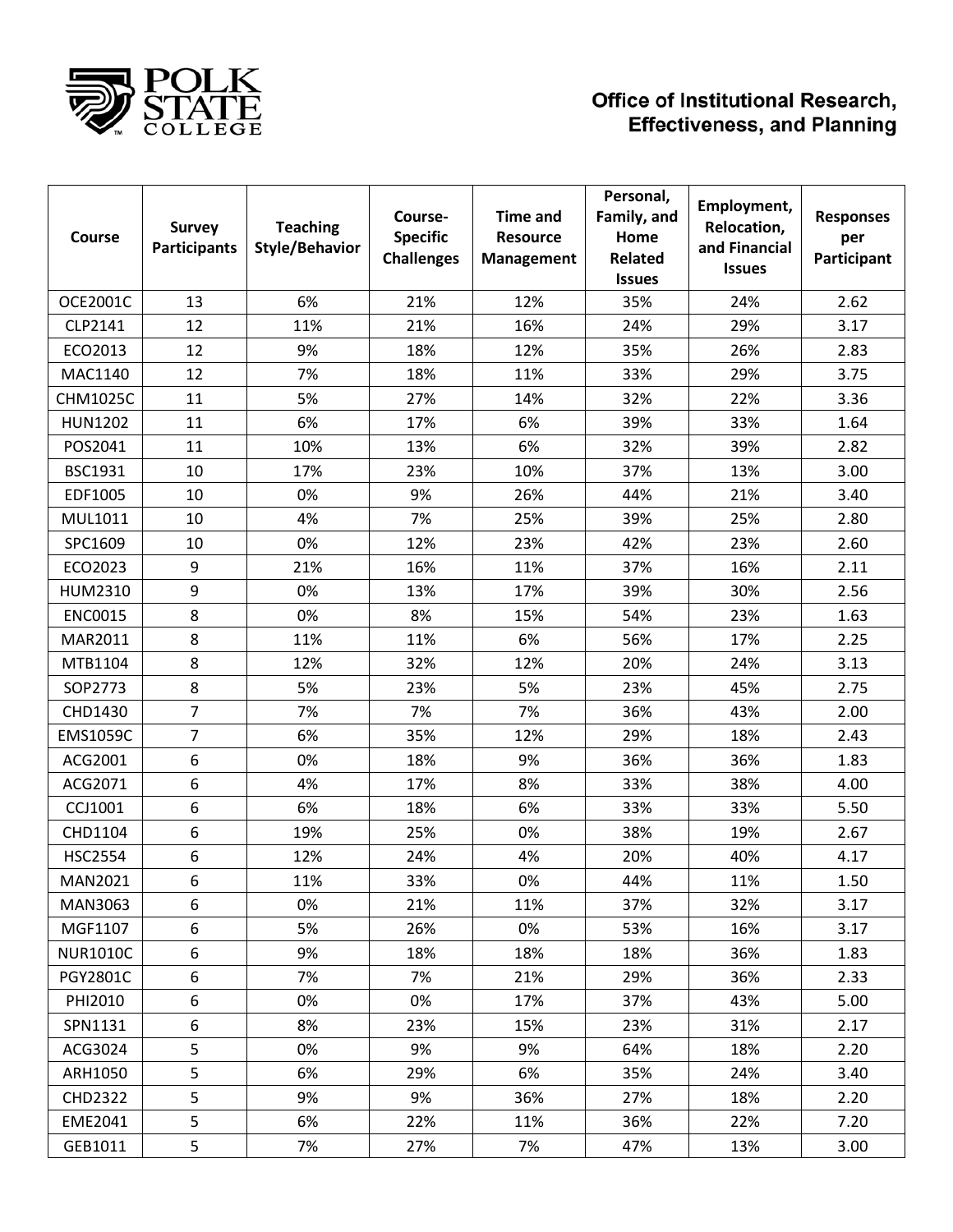

| Course          | <b>Survey</b><br><b>Participants</b> | <b>Teaching</b><br><b>Style/Behavior</b> | Course-<br><b>Specific</b><br><b>Challenges</b> | <b>Time and</b><br><b>Resource</b><br>Management | Personal,<br>Family, and<br>Home<br><b>Related</b><br><b>Issues</b> | Employment,<br>Relocation,<br>and Financial<br><b>Issues</b> | <b>Responses</b><br>per<br>Participant |
|-----------------|--------------------------------------|------------------------------------------|-------------------------------------------------|--------------------------------------------------|---------------------------------------------------------------------|--------------------------------------------------------------|----------------------------------------|
| GEB3213         | 5                                    | 0%                                       | 0%                                              | 11%                                              | 44%                                                                 | 44%                                                          | 1.80                                   |
| MAC2312         | 5                                    | 29%                                      | 0%                                              | 0%                                               | 43%                                                                 | 29%                                                          | 1.40                                   |
| <b>MUT1002</b>  | 5                                    | 0%                                       | 14%                                             | 14%                                              | 43%                                                                 | 29%                                                          | 1.40                                   |
| <b>NUR3825</b>  | 5                                    | 0%                                       | 0%                                              | 6%                                               | 56%                                                                 | 38%                                                          | 3.20                                   |
| PHY2001C        | 5                                    | 25%                                      | 25%                                             | 8%                                               | 25%                                                                 | 17%                                                          | 2.40                                   |
| <b>PHY2053C</b> | 5                                    | 6%                                       | 38%                                             | 0%                                               | 25%                                                                 | 31%                                                          | 3.20                                   |
| POS1112         | 5                                    | 5%                                       | 11%                                             | 16%                                              | 42%                                                                 | 26%                                                          | 3.80                                   |
| SYG2010         | 5                                    | 7%                                       | 14%                                             | 14%                                              | 36%                                                                 | 29%                                                          | 2.80                                   |
| <b>CHD2220</b>  | 4                                    | 13%                                      | 0%                                              | 13%                                              | 25%                                                                 | 50%                                                          | 2.00                                   |
| FIL1001         | 4                                    | 17%                                      | 17%                                             | 8%                                               | 33%                                                                 | 25%                                                          | 3.00                                   |
| GEB4891         | 4                                    | 9%                                       | 0%                                              | 9%                                               | 55%                                                                 | 27%                                                          | 2.75                                   |
| HSC1101         | 4                                    | 0%                                       | 0%                                              | 43%                                              | 29%                                                                 | 29%                                                          | 1.75                                   |
| MAC1147         | 4                                    | 7%                                       | 13%                                             | 13%                                              | 33%                                                                 | 33%                                                          | 3.75                                   |
| MET1011         | 4                                    | 11%                                      | 22%                                             | 22%                                              | 11%                                                                 | 22%                                                          | 2.25                                   |
| <b>PPE2002</b>  | 4                                    | 14%                                      | 29%                                             | 14%                                              | 14%                                                                 | 29%                                                          | 1.75                                   |
| <b>REL2301</b>  | 4                                    | 14%                                      | 14%                                             | 21%                                              | 43%                                                                 | 7%                                                           | 3.50                                   |
| CCJ2452         | 3                                    | 0%                                       | 33%                                             | 33%                                              | 17%                                                                 | 17%                                                          | 2.00                                   |
| <b>CCJ2932</b>  | 3                                    | 0%                                       | 0%                                              | 0%                                               | 60%                                                                 | 40%                                                          | 1.67                                   |
| CTS1442         | 3                                    | 17%                                      | 42%                                             | 8%                                               | 25%                                                                 | 8%                                                           | 4.00                                   |
| CTS2110C        | 3                                    | 0%                                       | 0%                                              | 0%                                               | 56%                                                                 | 44%                                                          | 3.00                                   |
| <b>EEC2272</b>  | 3                                    | 29%                                      | 43%                                             | 14%                                              | 14%                                                                 | 0%                                                           | 2.33                                   |
| FRE1131         | 3                                    | 0%                                       | 29%                                             | 0%                                               | 43%                                                                 | 29%                                                          | 2.33                                   |
| MAN3303         | 3                                    | 0%                                       | 20%                                             | 20%                                              | 40%                                                                 | 20%                                                          | 1.67                                   |
| <b>MAN4504</b>  | 3                                    | 0%                                       | 0%                                              | 0%                                               | 50%                                                                 | 50%                                                          | 1.33                                   |
| <b>MAR4802</b>  | 3                                    | 0%                                       | 0%                                              | 0%                                               | 33%                                                                 | 67%                                                          | 1.00                                   |
| MMC1001         | 3                                    | 8%                                       | 8%                                              | 17%                                              | 25%                                                                 | 42%                                                          | 4.00                                   |
| <b>NUR1140C</b> | 3                                    | 0%                                       | 0%                                              | 0%                                               | 50%                                                                 | 50%                                                          | 0.67                                   |
| <b>NUR1211C</b> | 3                                    | 0%                                       | 0%                                              | 0%                                               | 100%                                                                | 0%                                                           | 0.67                                   |
| <b>OST1100C</b> | 3                                    | 33%                                      | 0%                                              | 0%                                               | 33%                                                                 | 33%                                                          | 1.00                                   |
| PSC1121         | 3                                    | 10%                                      | 10%                                             | 20%                                              | 40%                                                                 | 20%                                                          | 3.33                                   |
| <b>PSC2515</b>  | 3                                    | 43%                                      | 29%                                             | 14%                                              | 14%                                                                 | 0%                                                           | 2.33                                   |
| <b>WOH1012</b>  | 3                                    | 18%                                      | 36%                                             | 9%                                               | 36%                                                                 | 0%                                                           | 3.67                                   |
| <b>WOH1022</b>  | 3                                    | 0%                                       | 0%                                              | 14%                                              | 57%                                                                 | 29%                                                          | 2.33                                   |
| ACG2011         | $\overline{2}$                       | 0%                                       | 0%                                              | 33%                                              | 33%                                                                 | 33%                                                          | 1.50                                   |
| AMH1070         | $\overline{2}$                       | 14%                                      | 14%                                             | 29%                                              | 0%                                                                  | 43%                                                          | 3.50                                   |
| ARH1051         | $\overline{2}$                       | 0%                                       | 0%                                              | 0%                                               | 75%                                                                 | 25%                                                          | 2.00                                   |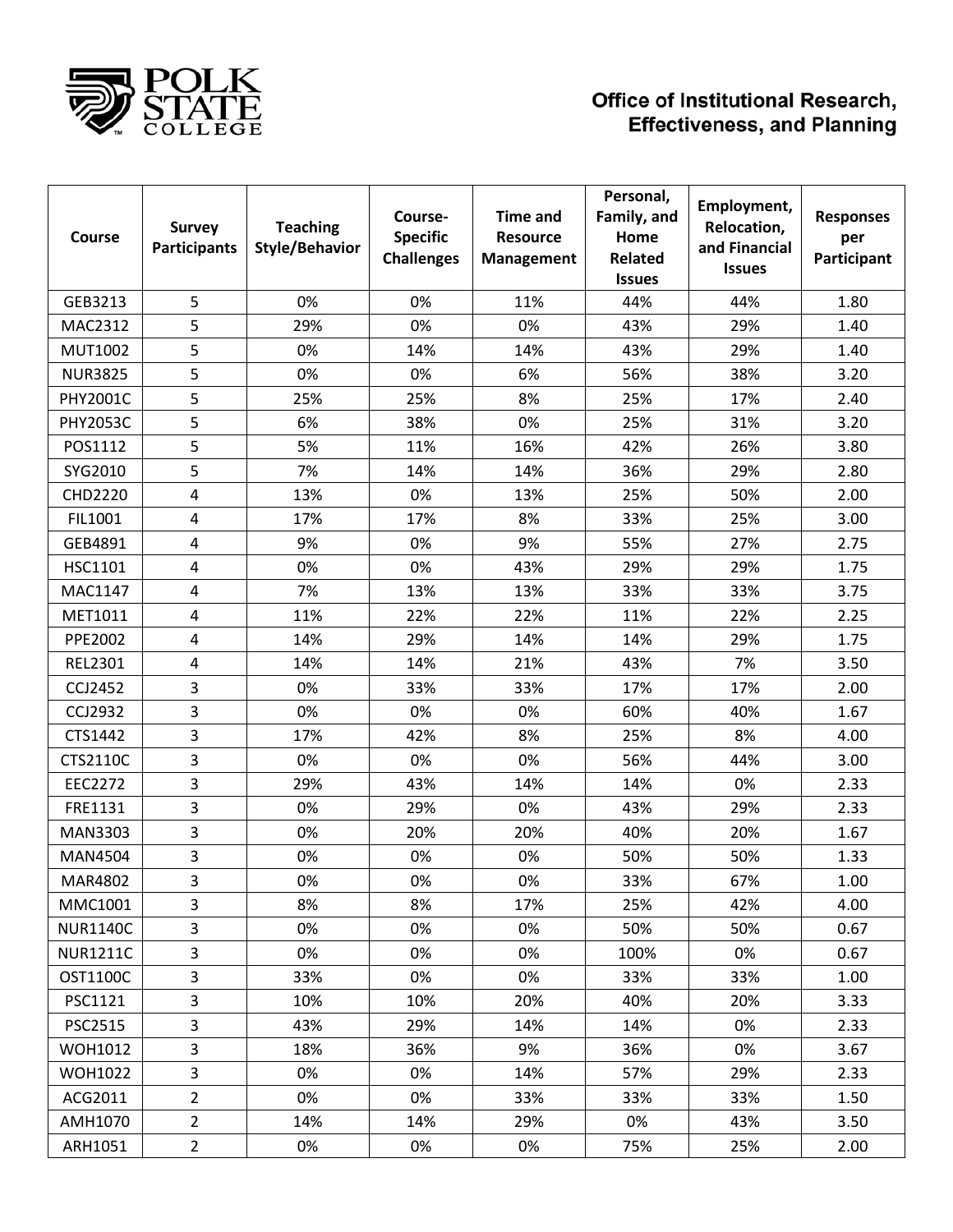

| Course          | <b>Survey</b><br><b>Participants</b> | <b>Teaching</b><br><b>Style/Behavior</b> | Course-<br><b>Specific</b><br><b>Challenges</b> | <b>Time and</b><br><b>Resource</b><br><b>Management</b> | Personal,<br>Family, and<br>Home<br><b>Related</b><br><b>Issues</b> | Employment,<br>Relocation,<br>and Financial<br><b>Issues</b> | <b>Responses</b><br>per<br>Participant |
|-----------------|--------------------------------------|------------------------------------------|-------------------------------------------------|---------------------------------------------------------|---------------------------------------------------------------------|--------------------------------------------------------------|----------------------------------------|
| <b>ART1300C</b> | $\overline{2}$                       | 0%                                       | 0%                                              | 9%                                                      | 45%                                                                 | 45%                                                          | 5.50                                   |
| <b>BSC1311C</b> | 2                                    | 0%                                       | 50%                                             | 0%                                                      | 0%                                                                  | 50%                                                          | 1.00                                   |
| <b>CCJ1020</b>  | 2                                    | 0%                                       | 0%                                              | 100%                                                    | 0%                                                                  | 0%                                                           | 0.50                                   |
| <b>CET1854C</b> | $\overline{2}$                       | 0%                                       | 14%                                             | 29%                                                     | 29%                                                                 | 29%                                                          | 3.50                                   |
| CHD2841         | $\overline{2}$                       | 0%                                       | 0%                                              | 33%                                                     | 67%                                                                 | 0%                                                           | 1.50                                   |
| <b>CHM1046C</b> | $\overline{2}$                       | 11%                                      | 11%                                             | 11%                                                     | 33%                                                                 | 22%                                                          | 4.50                                   |
| CJC1001         | $\overline{2}$                       | 0%                                       | 0%                                              | 0%                                                      | 100%                                                                | 0%                                                           | 1.00                                   |
| CJE1130         | 2                                    | 0%                                       | 20%                                             | 10%                                                     | 50%                                                                 | 20%                                                          | 5.00                                   |
| CJE2331         | $\overline{2}$                       | 0%                                       | 0%                                              | 0%                                                      | 50%                                                                 | 50%                                                          | 2.00                                   |
| CJL2131         | 2                                    | 0%                                       | 0%                                              | 0%                                                      | 80%                                                                 | 20%                                                          | 2.50                                   |
| <b>CRW2002</b>  | 2                                    | 0%                                       | 22%                                             | 33%                                                     | 22%                                                                 | 22%                                                          | 4.50                                   |
| <b>EDF2085</b>  | $\overline{2}$                       | 0%                                       | 0%                                              | 33%                                                     | 67%                                                                 | 0%                                                           | 3.00                                   |
| <b>ENC2210</b>  | $\overline{2}$                       | 13%                                      | 38%                                             | 13%                                                     | 13%                                                                 | 25%                                                          | 4.00                                   |
| HSA1100         | 2                                    | 20%                                      | 20%                                             | 0%                                                      | 20%                                                                 | 40%                                                          | 2.50                                   |
| LIS2005         | 2                                    | 0%                                       | 0%                                              | 50%                                                     | 25%                                                                 | 25%                                                          | 2.00                                   |
| LIT2380         | $\overline{2}$                       | 0%                                       | 0%                                              | 20%                                                     | 60%                                                                 | 20%                                                          | 2.50                                   |
| MAN2300         | 2                                    | 0%                                       | 0%                                              | 0%                                                      | 75%                                                                 | 25%                                                          | 2.00                                   |
| MUN1140         | $\overline{2}$                       | 9%                                       | 0%                                              | 27%                                                     | 36%                                                                 | 27%                                                          | 5.50                                   |
| <b>MUN1320</b>  | $\overline{2}$                       | 0%                                       | 100%                                            | 0%                                                      | 0%                                                                  | 0%                                                           | 1.00                                   |
| <b>MVK1112</b>  | 2                                    | 0%                                       | 0%                                              | 0%                                                      | 40%                                                                 | 60%                                                          | 2.50                                   |
| <b>NUR3687</b>  | 2                                    | 0%                                       | 0%                                              | 17%                                                     | 50%                                                                 | 33%                                                          | 3.00                                   |
| OST1335         | $\overline{2}$                       | 0%                                       | 0%                                              | 0%                                                      | 57%                                                                 | 43%                                                          | 3.50                                   |
| PAD4204         | 2                                    | 7%                                       | 14%                                             | 0%                                                      | 57%                                                                 | 21%                                                          | 7.00                                   |
| PGY2802C        | $\overline{2}$                       | 25%                                      | 0%                                              | 25%                                                     | 50%                                                                 | 0%                                                           | 2.00                                   |
| <b>REA0007</b>  | 2                                    | 0%                                       | 0%                                              | 0%                                                      | 50%                                                                 | 50%                                                          | 2.00                                   |
| SLS1261         | $\overline{2}$                       | 14%                                      | 0%                                              | 29%                                                     | 43%                                                                 | 14%                                                          | 3.50                                   |
| SYG2300         | $\overline{2}$                       | 50%                                      | 50%                                             | 0%                                                      | 0%                                                                  | 0%                                                           | 1.00                                   |
| TPP2111         | $\overline{2}$                       | 0%                                       | 0%                                              | 33%                                                     | 67%                                                                 | 0%                                                           | 1.50                                   |
| <b>ART2750C</b> | $\mathbf{1}$                         | 0%                                       | 0%                                              | 0%                                                      | 100%                                                                | 0%                                                           | 1.00                                   |
| ASL1140         | $\mathbf{1}$                         | 0%                                       | 0%                                              | 0%                                                      | 100%                                                                | 0%                                                           | 1.00                                   |
| ASL1150         | $\mathbf{1}$                         | 0%                                       | 0%                                              | 0%                                                      | 33%                                                                 | 67%                                                          | 3.00                                   |
| AST1003         | 1                                    | 0%                                       | 50%                                             | 0%                                                      | 0%                                                                  | 50%                                                          | 2.00                                   |
| <b>BSC1011C</b> | $\mathbf{1}$                         | 0%                                       | 0%                                              | 0%                                                      | 50%                                                                 | 50%                                                          | 4.00                                   |
| <b>CCJ1500</b>  | 1                                    | 0%                                       | 0%                                              | 0%                                                      | 100%                                                                | 0%                                                           | 1.00                                   |
| CET1174C        | $\mathbf{1}$                         | 0%                                       | 0%                                              | 0%                                                      | 75%                                                                 | 25%                                                          | 4.00                                   |
| CET1600C        | $\mathbf{1}$                         | 0%                                       | 33%                                             | 0%                                                      | 33%                                                                 | 33%                                                          | 3.00                                   |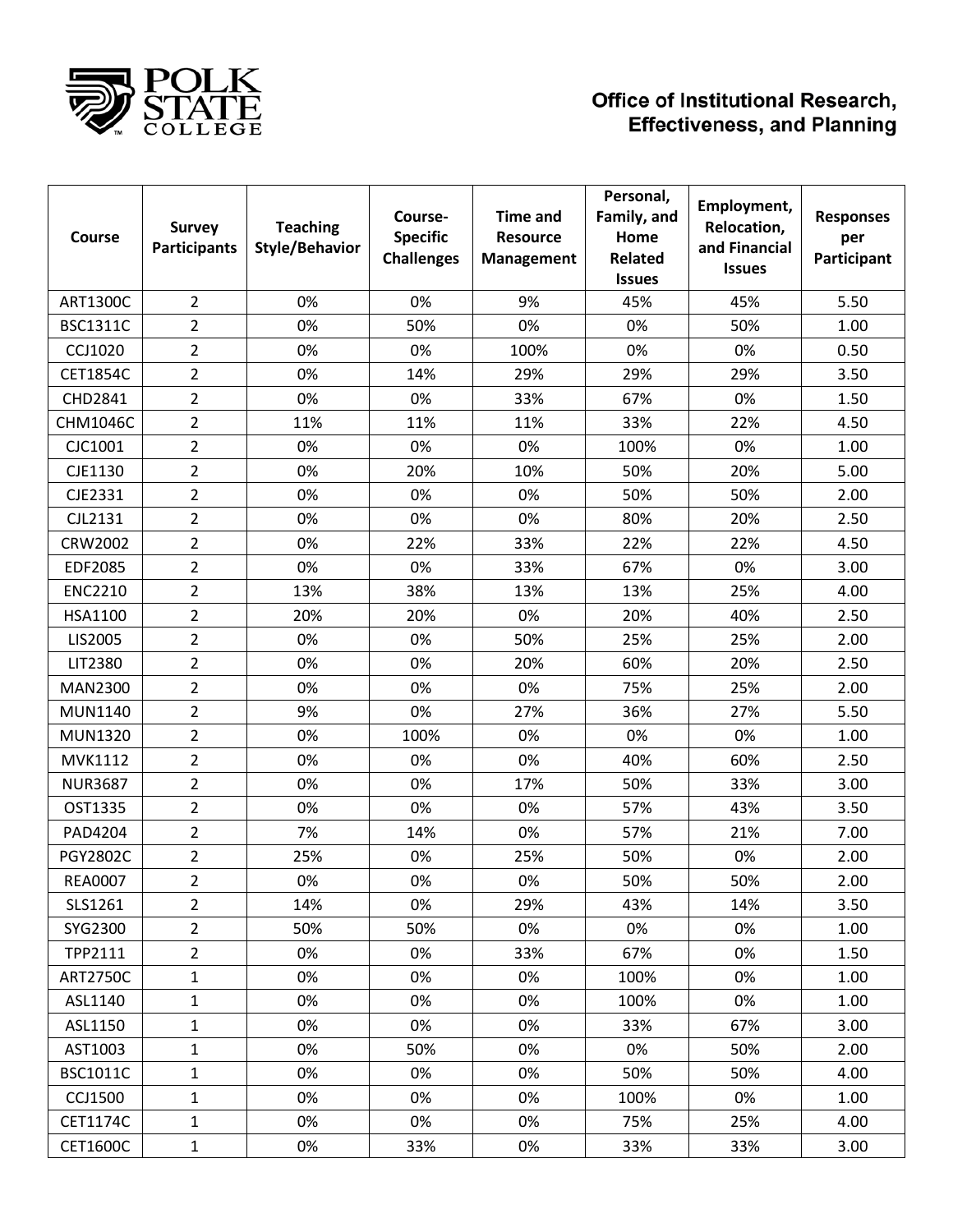

| Course          | <b>Survey</b><br><b>Participants</b> | <b>Teaching</b><br><b>Style/Behavior</b> | Course-<br><b>Specific</b><br><b>Challenges</b> | <b>Time and</b><br><b>Resource</b><br><b>Management</b> | Personal,<br>Family, and<br>Home<br><b>Related</b><br><b>Issues</b> | Employment,<br>Relocation,<br>and Financial<br><b>Issues</b> | <b>Responses</b><br>per<br>Participant |
|-----------------|--------------------------------------|------------------------------------------|-------------------------------------------------|---------------------------------------------------------|---------------------------------------------------------------------|--------------------------------------------------------------|----------------------------------------|
| CET1610C        | 1                                    | 0%                                       | 0%                                              | 0%                                                      | 33%                                                                 | 67%                                                          | 6.00                                   |
| CGS1510         | $\mathbf{1}$                         | 0%                                       | 100%                                            | 0%                                                      | 0%                                                                  | 0%                                                           | 2.00                                   |
| CGS2820         | 1                                    | 0%                                       | 0%                                              | 67%                                                     | 0%                                                                  | 33%                                                          | 3.00                                   |
| CHD1380         | 1                                    | 0%                                       | 0%                                              | 0%                                                      | 50%                                                                 | 50%                                                          | 2.00                                   |
| CHD2320         | $\mathbf{1}$                         | 0%                                       | 0%                                              | 0%                                                      | 100%                                                                | 0%                                                           | 2.00                                   |
| CHD2801         | $\mathbf{1}$                         | 0%                                       | 50%                                             | 50%                                                     | 0%                                                                  | 0%                                                           | 2.00                                   |
| CHD2831         | 1                                    | 0%                                       | 0%                                              | 0%                                                      | 100%                                                                | 0%                                                           | 1.00                                   |
| <b>CHM2210C</b> | $\mathbf{1}$                         | 0%                                       | 0%                                              | 0%                                                      | 50%                                                                 | 50%                                                          | 2.00                                   |
| COP1000         | $\mathbf{1}$                         | 50%                                      | 50%                                             | 0%                                                      | 0%                                                                  | 0%                                                           | 2.00                                   |
| CTS1162C        | 1                                    | 0%                                       | 0%                                              | 50%                                                     | 25%                                                                 | 25%                                                          | 4.00                                   |
| CTS1347C        | $\mathbf{1}$                         | 0%                                       | 100%                                            | 0%                                                      | 0%                                                                  | 0%                                                           | 1.00                                   |
| CTS2106C        | 1                                    | 0%                                       | 33%                                             | 33%                                                     | 0%                                                                  | 33%                                                          | 3.00                                   |
| DIG2001         | 1                                    | 0%                                       | 0%                                              | 0%                                                      | 0%                                                                  | 100%                                                         | 2.00                                   |
| <b>DIG2030C</b> | $\mathbf{1}$                         | 25%                                      | 0%                                              | 0%                                                      | 25%                                                                 | 50%                                                          | 4.00                                   |
| DSC3080         | $\mathbf{1}$                         | 0%                                       | 50%                                             | 0%                                                      | 50%                                                                 | 0%                                                           | 2.00                                   |
| EDF1250         | 1                                    | 0%                                       | 0%                                              | 0%                                                      | 33%                                                                 | 67%                                                          | 3.00                                   |
| EMS2604         | 1                                    | 0%                                       | 0%                                              | 0%                                                      | 100%                                                                | 0%                                                           | 1.00                                   |
| <b>EMS2603L</b> | $\mathbf{1}$                         | 0%                                       | 0%                                              | 0%                                                      | 100%                                                                | 0%                                                           | 1.00                                   |
| EPI0004         | 1                                    | 0%                                       | 25%                                             | 0%                                                      | 50%                                                                 | 25%                                                          | 4.00                                   |
| <b>FIN2000</b>  | 1                                    | 0%                                       | 100%                                            | 0%                                                      | 0%                                                                  | 0%                                                           | 2.00                                   |
| FIN3403         | $\mathbf{1}$                         | 0%                                       | 0%                                              | 0%                                                      | 0%                                                                  | 100%                                                         | 2.00                                   |
| GEB4376         | 1                                    | 0%                                       | 0%                                              | 0%                                                      | 0%                                                                  | 100%                                                         | 1.00                                   |
| <b>HIM1000C</b> | $\mathbf{1}$                         | 14%                                      | 43%                                             | 0%                                                      | 29%                                                                 | 14%                                                          | 7.00                                   |
| <b>HIM2810L</b> | 1                                    | 0%                                       | 0%                                              | 0%                                                      | 100%                                                                | 0%                                                           | 1.00                                   |
| HSA3110         | 1                                    | 0%                                       | 33%                                             | 0%                                                      | 33%                                                                 | 33%                                                          | 3.00                                   |
| <b>INP1391</b>  | $\mathbf{1}$                         | 0%                                       | 0%                                              | 50%                                                     | 0%                                                                  | 50%                                                          | 2.00                                   |
| MAN4162         | $\mathbf{1}$                         | 0%                                       | 0%                                              | 0%                                                      | 100%                                                                | 0%                                                           | 1.00                                   |
| <b>MKA2512</b>  | $\mathbf{1}$                         | 0%                                       | 0%                                              | 0%                                                      | 100%                                                                | 0%                                                           | 1.00                                   |
| MSL2402         | $\mathbf{1}$                         | 0%                                       | 0%                                              | 0%                                                      | 50%                                                                 | 50%                                                          | 2.00                                   |
| <b>MUN1710</b>  | $\mathbf{1}$                         | 0%                                       | 0%                                              | 25%                                                     | 50%                                                                 | 25%                                                          | 4.00                                   |
| <b>MUS1010L</b> | $\mathbf{1}$                         | 0%                                       | 0%                                              | 20%                                                     | 60%                                                                 | 20%                                                          | 5.00                                   |
| OST1711         | $\mathbf{1}$                         | 0%                                       | 0%                                              | 0%                                                      | 33%                                                                 | 67%                                                          | 3.00                                   |
| OST2461         | $\mathbf{1}$                         | 0%                                       | 0%                                              | 17%                                                     | 50%                                                                 | 33%                                                          | 6.00                                   |
| PAD4879         | $\mathbf{1}$                         | 0%                                       | 0%                                              | 0%                                                      | 63%                                                                 | 38%                                                          | 8.00                                   |
| PEM1146         | $\mathbf{1}$                         | 0%                                       | 0%                                              | 100%                                                    | 0%                                                                  | 0%                                                           | 1.00                                   |
| <b>PGY2201C</b> | $\mathbf{1}$                         | 0%                                       | 0%                                              | 0%                                                      | 0%                                                                  | 100%                                                         | 2.00                                   |